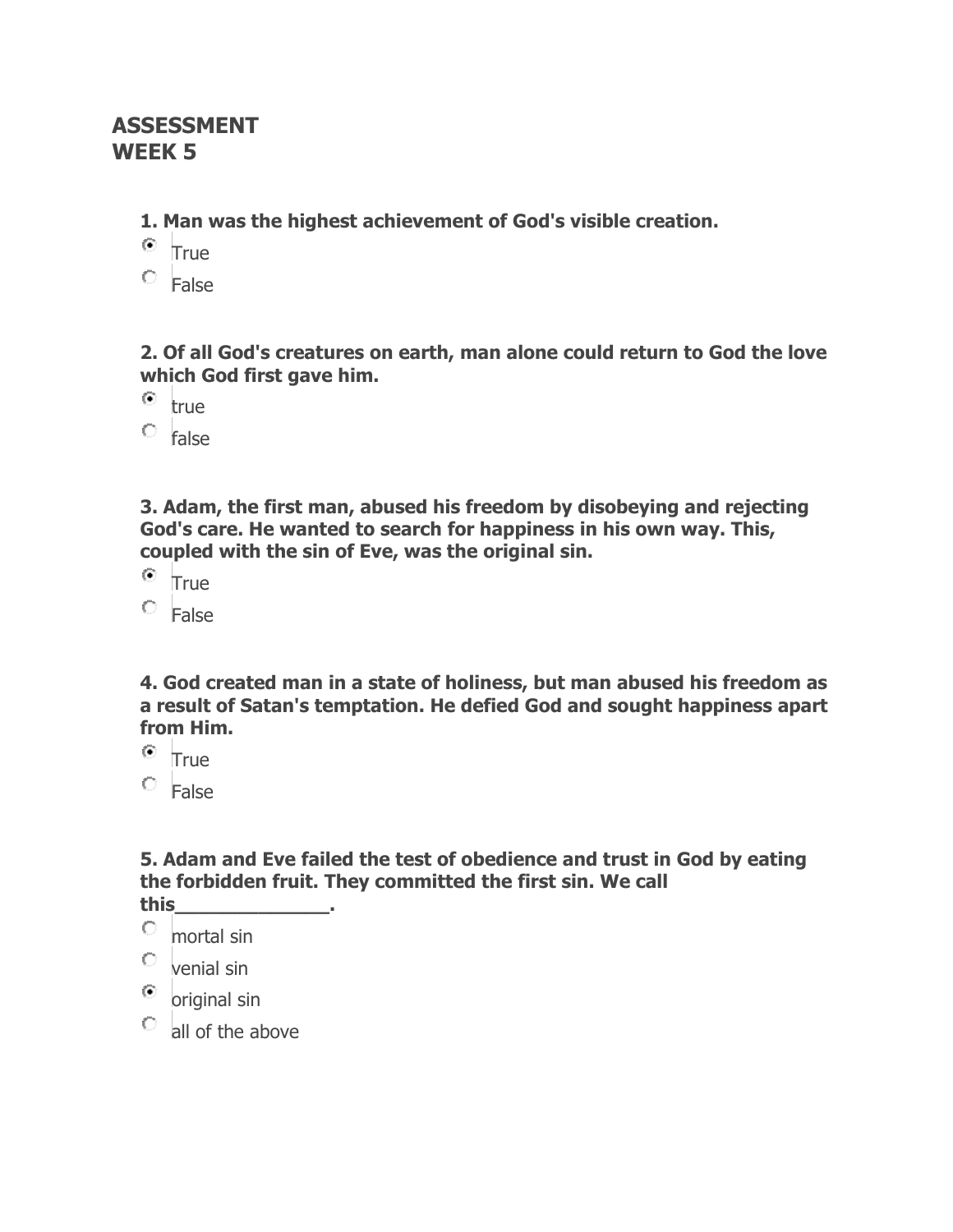**6. Jesus Christ, our Lord and Savior, restored the supernatural gifts to us through His Passion, death, and Resurrection, and through the Church He founded.**

- $\bullet$  True
- False

**7. In \_\_\_\_\_\_\_, God unites our soul to Himself. God's love, the Holy Spirit, is poured into our soul. Our soul is lifted to a new kind of life which is a sharing in God's own life.**

- О. Confirmation
- O. **Confession**
- $\odot$ Baptism
- $O$  Mass

**8. The Blessed Virgin Mary was chosen to be the Mother of the Son of God, and thus she was preserved, from the very first moment of her existence, from the spiritual darkness of original sin.**

- $\bullet$  True
- $\circ$  False

## **9. When someone commits a personal sin, he:**

- $\circ$  fails to love God
- $\degree$  turns away from pursuing his lifetime goal of doing the will of God
- $\mathbb{C}$ by means of a serious offense (mortal sin), ruptures his relationship with the Father, the Son, and the Holy Spirit.
- $\bullet$  all of the above

## **10. Mortal sin is a serious or grave violation of the law of God.**

- $\bullet$  true
- $C$  false